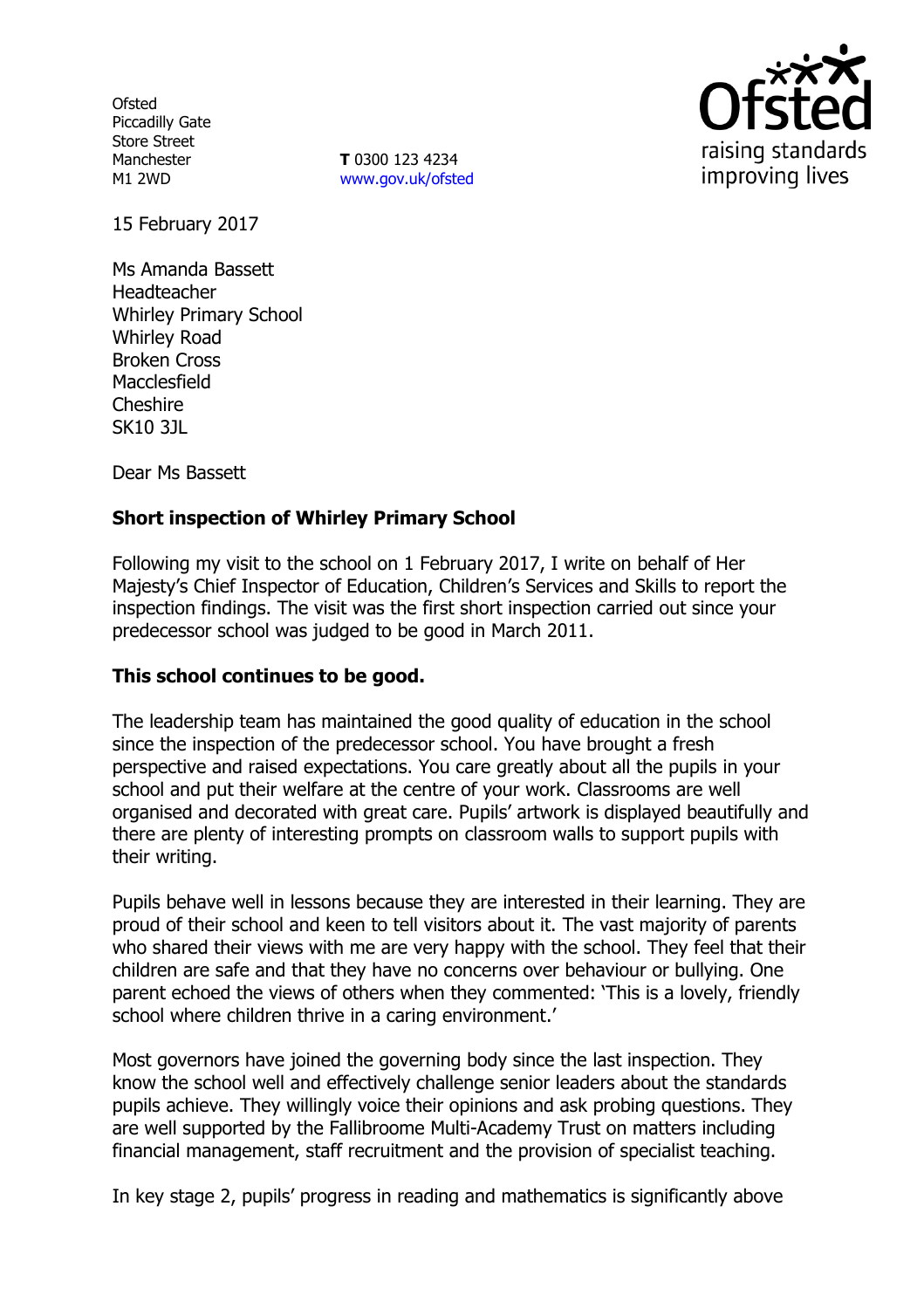

the national average. Mathematics was an area for improvement identified at the previous inspection. Leaders and managers have rapidly improved standards in mathematics and they show good capacity to sustain further improvement. In 2016, two thirds of pupils achieved a high standard in mathematics at the end of key stage 1.

Governors and leaders recognise that progress in writing last year was not as strong as in other subjects. There has been a concerted effort to improve the quality of writing in key stage 2 that has resulted in pupils' progress accelerating. However, the teaching of writing in early years and key stage 1 is less well developed. Opportunities are missed for children to develop early writing in both the indoor and outdoor provision. Although the school's results in the end of key stage 1 phonics screening check are above average, the teaching of phonics shows some variability.

The attendance of disadvantaged pupils appeared to be below that of other groups in 2016 but has now improved. Pupils' attendance is good.

The before- and after-school club provides a range of activities and food for pupils. However, activities are not always well matched to pupils' needs and there are mixed views from parents regarding the quality of the food.

The school website meets statutory requirements.

#### **Safeguarding is effective.**

You commissioned a review of safeguarding and, as a result, many new systems were put in place to strengthen the culture of safeguarding. The single central record of checks made on the suitability of adults to work with children meets requirements. All staff have regular child protection training and midday supervisors are confident to report any concerns they have about pupils. Child protection records are kept securely.

Appropriate risk assessments are in place for the school site. However, there is not enough support for midday assistants outside at lunchtime to ensure that risk assessments are rigorously adhered to. As a result, a few pupils played ball games in the yard instead of in the fenced areas. The school's anti-bullying policy is not up to date.

### **Inspection findings**

- Pupils, including those who are of middle ability and the most able, are challenged well in their learning. Year 4 pupils were observed making rapid progress in science; they were excited about their learning. They investigated the properties of different materials to see whether they were conductors. The teacher then gave them an opened plug so that they could safely discover for themselves how it worked. The learning was extremely well planned and innovatively taught. Pupils' behaviour was excellent because they were so engrossed in their work.
- In Year 6 pupils were observed making good progress in writing. Social, moral,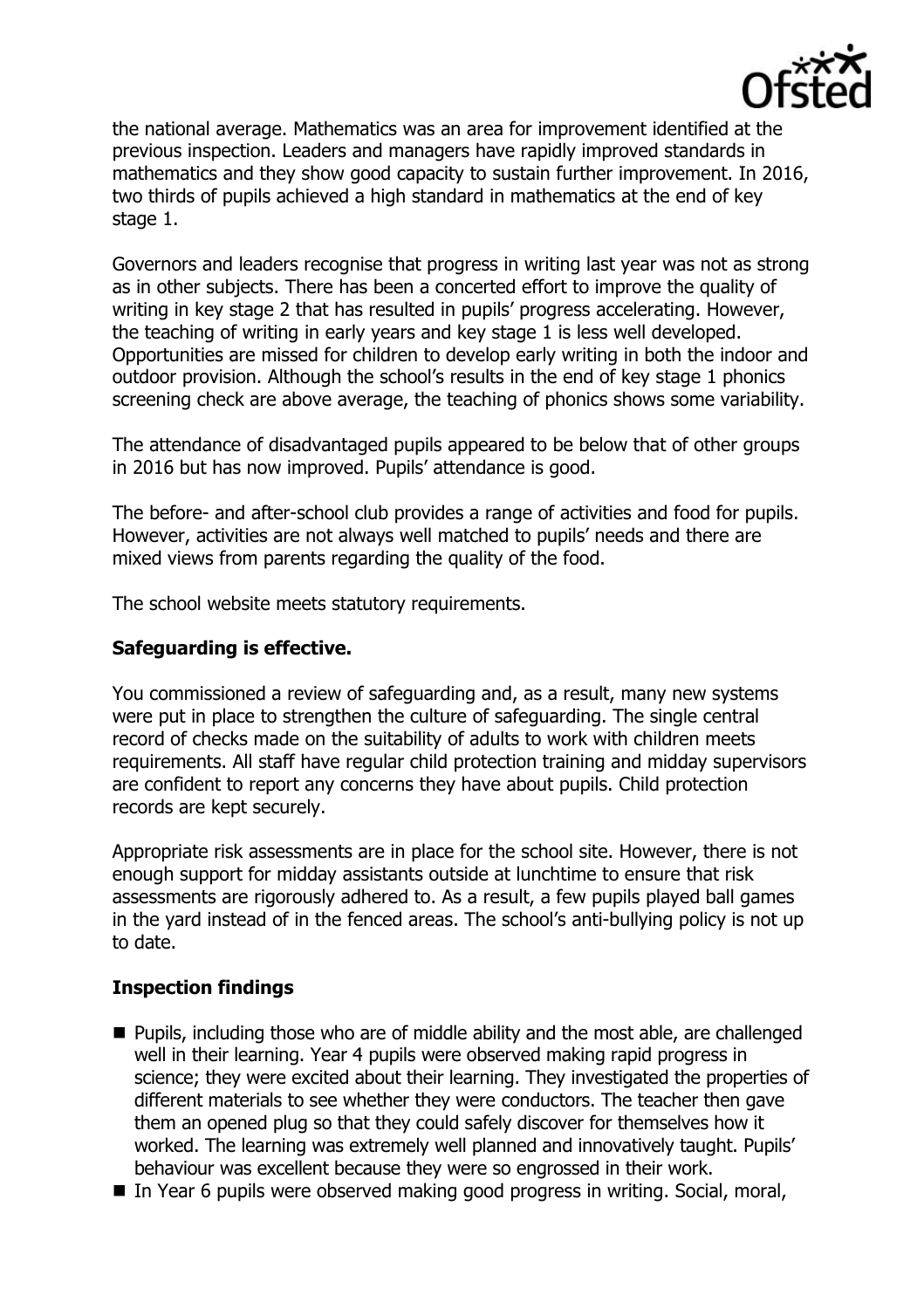

spiritual and cultural education were promoted well through a Spanish film about a high-wire act. The film was a highly effective stimulus for pupils' writing. Scrutiny of writing books showed that pupils regularly plan and structure their writing, well resulting in high-quality, technically accurate work. Progress of boys and disadvantaged pupils is strong.

- In Reception Year the most able pupils are making good progress in reading and writing. They confidently write their names and read simple books. They enjoy making the most of the bright and engaging activities that provide opportunities for them to develop their skills in different aspects of the curriculum. However, I observed some of the least able pupils, particularly boys, who were not learning as well as their peers because they were not taught phonics well enough and were unable to recognise letters and sounds. Opportunities were missed to develop their mark-making skills so that they could form letters correctly.
- In the 2016 end of key stage 1 tests, the children who had not reached the expected standard in reading and writing at the end of Reception Year did not catch up. The least able pupils are now making good progress in reading in key stage 1. I listened to Year 1 pupils, including disadvantaged pupils, read well. The least able pupils confidently understood letters and sounds. I also observed them working in a small group with a teaching assistant. They made good progress because the teaching assistant spoke the sounds well and they drew the letter out so that they could accurately connect the letter to the sound.
- Attendance is above the national average and high for disadvantaged pupils. Behaviour is typically good and well managed.
- There is a long lunchtime for infant pupils, and although they behave impeccably while eating their lunch in the hall, behaviour is not as good outside. There is not enough support for the midday supervisors to ensure that all pupils are in the designated areas to play ball games.

# **Next steps for the school**

Leaders and those responsible for governance should ensure that:

- $\blacksquare$  the quality of writing for less able pupils in early years and key stage 1 improves
- $\blacksquare$  the teaching of phonics in early years is more systematic so that more of the least able pupils achieve a good level of development
- $\blacksquare$  they update the anti-bullying policy to reflect current practice
- they make improvements to provision for pupils attending the before- and afterschool club to bring it to the same quality that is evident in the rest of the school.

I am copying this letter to the executive board, the regional schools commissioner and the director of children's services for Cheshire East. This letter will be published on the Ofsted website.

Yours sincerely

Sally Kenyon **Ofsted Inspector**